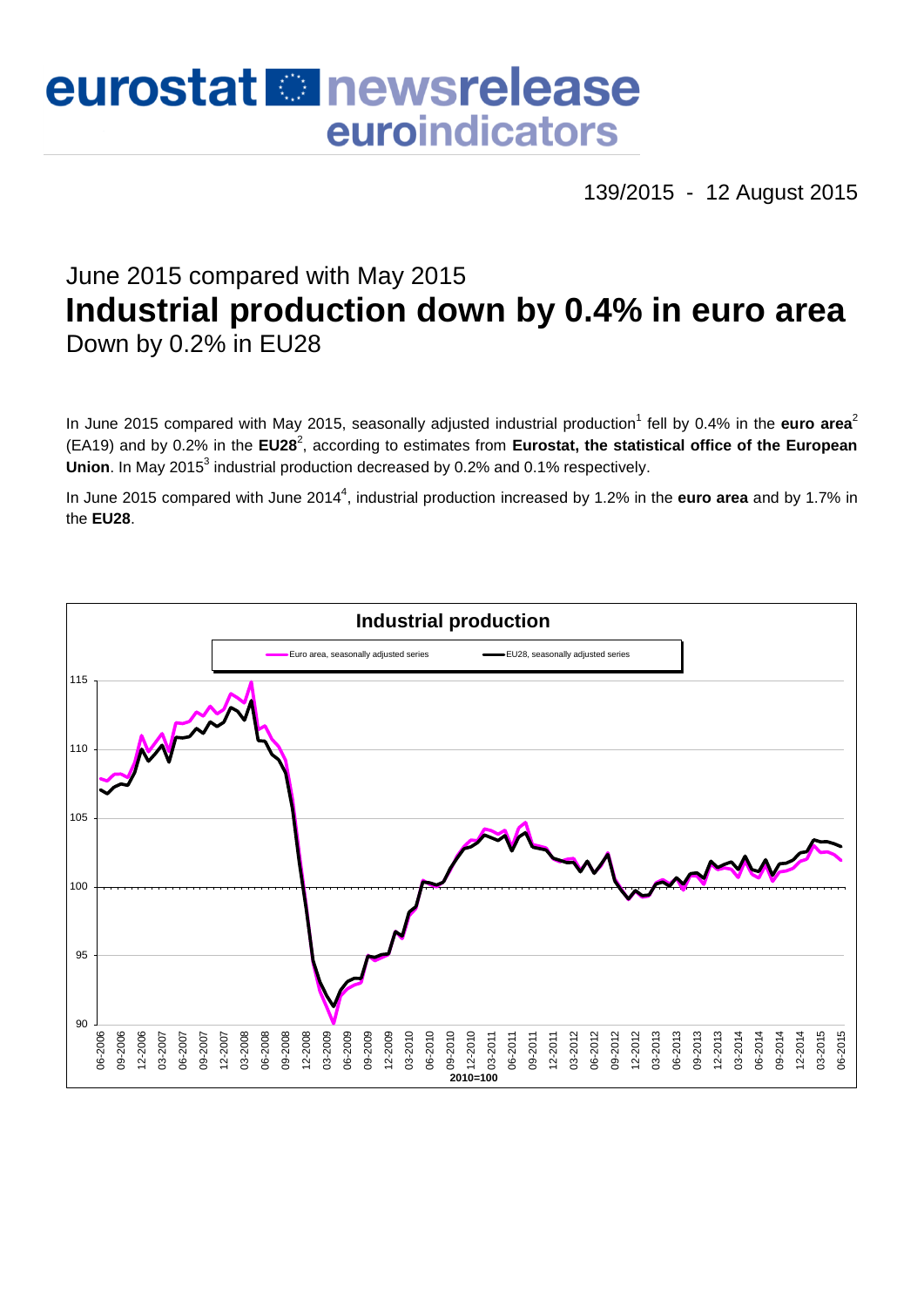# **Monthly comparison by main industrial grouping and by Member State**

The decrease of 0.4% in industrial production in the **euro area** in June 2015, compared with May 2015, is due to production of durable consumer goods falling by 2.0%, capital goods by 1.8% and intermediate goods by 0.5%, while production of non-durable consumer goods remained stable. Production of energy rose by 3.2%.

In the **EU28**, the decrease of 0.2% is due to production of capital goods falling by 1.2%, durable consumer goods by 0.4%, non-durable consumer goods by 0.3% and intermediate goods by 0.1%, while production of energy rose by 1.5%.

Among Member States for which data are available, the largest decreases in industrial production were registered in **Croatia** (-2.9%), **Portugal** (-2.1%) and **Ireland** (-2.0%), and the highest increases in **Denmark** (+4.2%), the **Netherlands** (+3.9%) and **Slovakia** (+1.4%).

#### **Annual comparison by main industrial grouping and by Member State**

The increase of 1.2% in industrial production in the **euro area** in June 2015, compared with June 2014, is due to production of non-durable consumer goods rising by 2.5%, capital goods by 1.7%, intermediate goods by 0.2% and durable consumer goods by 0.1%, while production of energy remained stable.

In the **EU28**, the increase of 1.7% is due to production of capital goods rising by 2.4%, durable consumer goods by 2.2%, energy by 1.7%, non-durable consumer goods by 1.5% and intermediate goods by 0.8%.

Among Member States for which data are available, the highest increases in industrial production were registered in **Ireland** (+27.6%), **Denmark** (+7.6%), **Lithuania** (+6.9%) and **Slovakia** (+6.4%). Decreases were observed in **Greece** (-4.6%), **Estonia** (-3.4%), the **Netherlands** (-2.4%), **Finland** (-1.1%) and **Italy** (-0.3%).

1. The index of industrial production measures the evolution of the volume of production for industry excluding construction, based on data adjusted for working day and seasonal effects. Seasonally adjusted euro area and EU series are calculated by aggregating the seasonally adjusted national data. Eurostat carries out the seasonal adjustment of the data for those countries that do not adjust their data for seasonal effects. Missing observations from Member States for recent months are estimated for the calculation of the euro area and the EU aggregates. The weights of the Member States in the EU and euro area aggregates can be found at: <https://circabc.europa.eu/w/browse/5e6d1e48-056c-4c6a-8278-3ab138bcf575> See file: EU-28\_EA-19\_NEWS\_RELEASE\_WEIGHTINGS\_2010 More detailed data can be found in the short-term business statistics database on the Eurostat website: <http://ec.europa.eu/eurostat/web/short-term-business-statistics/data/database> More information about the industrial production index can be found in Statistics Explained: [http://ec.europa.eu/eurostat/statistics-explained/index.php/Industrial\\_production\\_\(volume\)\\_index\\_overview](http://ec.europa.eu/eurostat/statistics-explained/index.php/Industrial_production_(volume)_index_overview)

- 2. The euro area (EA19) includes Belgium, Germany, Estonia, Ireland, Greece, Spain, France, Italy, Cyprus, Latvia, Lithuania, Luxembourg, Malta, the Netherlands, Austria, Portugal, Slovenia, Slovakia and Finland. The European Union (EU28) includes Belgium, Bulgaria, the Czech Republic, Denmark, Germany, Estonia, Ireland, Greece, Spain, France, Croatia, Italy, Cyprus, Latvia, Lithuania, Luxembourg, Hungary, Malta, the Netherlands, Austria, Poland, Portugal, Romania, Slovenia, Slovakia, Finland, Sweden and the United Kingdom. The tables also include Norway.
- 3. Compared with data issued in the News Release 127/2015 of 14 July 2015, the monthly percentage changes for May 2015 have been revised from -0.4% to -0.2% in the euro area and from -0.3% to -0.1% in the EU28. The annual percentage change has remained unchanged at +1.6% in the euro area and at +2.0% in the EU28.
- 4. Based on data adjusted for working days.

Issued by: **Eurostat Press Office**

**Vincent BOURGEAIS Tel: +352-4301-33 444 [eurostat-pressoffice@ec.europa.eu](mailto:eurostat-pressoffice@ec.europa.eu)** For further information on data:

**Marko CIP Tel: +352-4301-34 858 [marko.cip@ec.europa.eu](mailto:marko.cip@ec.europa.eu)**

**Media requests**: Eurostat media support / Tel: +352-4301-33 408 / [eurostat-media-support@ec.europa.eu](mailto:eurostat-media-support@ec.europa.eu) **EXECUTE:** [ec.europa.eu/eurostat/](http://ec.europa.eu/eurostat/) **ACCULEU** Eurostat

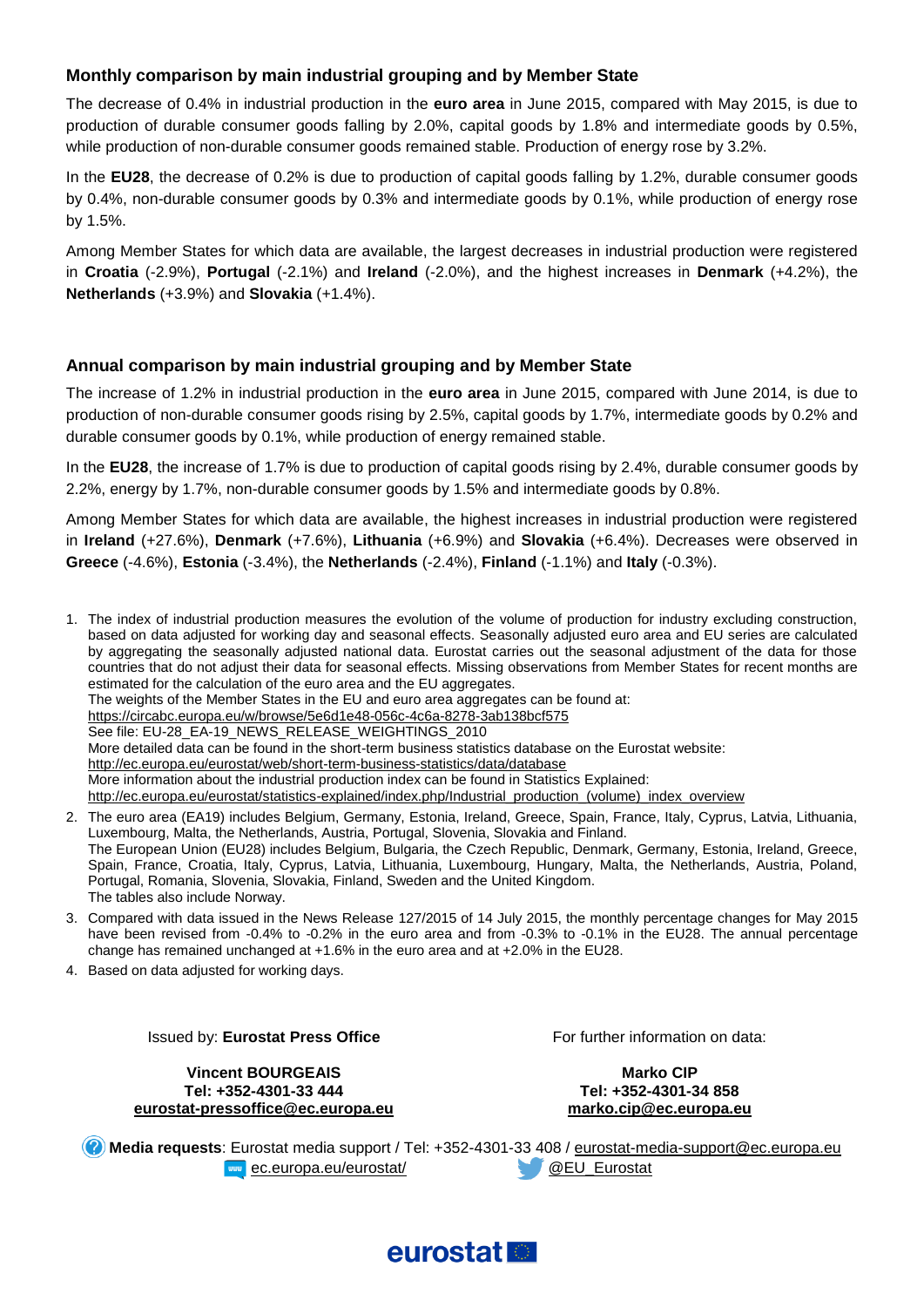# **Industrial production**

% change compared with previous month\*

|                            | $Jan-15$ | Feb-15 | <b>Mar-15</b> | Apr-15 | <b>May-15</b> | <b>Jun-15</b> |
|----------------------------|----------|--------|---------------|--------|---------------|---------------|
| <b>EA19</b>                |          |        |               |        |               |               |
| Total industry             | 0.2      | 1.0    | $-0.5$        | 0.1    | $-0.2$        | $-0.4$        |
| Intermediate goods         | 0.0      | 0.1    | $-0.1$        | 0.1    | 0.1           | $-0.5$        |
| Energy                     | 1.5      | 1.3    | $-1.8$        | $-1.0$ | $-2.9$        | 3.2           |
| Capital goods              | 0.0      | 0.6    | $-0.3$        | 0.5    | 1.2           | $-1.8$        |
| Durable consumer goods     | $-1.7$   | 0.7    | $-0.4$        | 0.9    | 0.1           | $-2.0$        |
| Non-durable consumer goods | $-0.5$   | 2.8    | $-0.1$        | $-0.5$ | $-0.6$        | 0.0           |
| <b>EU28</b>                |          |        |               |        |               |               |
| Total industry             | 0.1      | 0.8    | $-0.1$        | 0.0    | $-0.1$        | $-0.2$        |
| Intermediate goods         | 0.2      | 0.2    | 0.1           | $-0.1$ | $-0.2$        | $-0.1$        |
| Energy                     | 1.2      | 0.5    | $-0.8$        | $-0.2$ | $-1.1$        | 1.5           |
| Capital goods              | $-0.3$   | 0.7    | 0.0           | 0.5    | 0.7           | $-1.2$        |
| Durable consumer goods     | $-1.4$   | 0.3    | $-0.1$        | 0.5    | $-0.1$        | $-0.4$        |
| Non-durable consumer goods | $-0.5$   | 2.0    | 0.3           | $-1.0$ | 0.0           | $-0.3$        |

| <b>Total industry</b> | <b>Jan-15</b> | <b>Feb-15</b> | <b>Mar-15</b> | Apr-15 | <b>May-15</b> | <b>Jun-15</b> |
|-----------------------|---------------|---------------|---------------|--------|---------------|---------------|
| <b>EA19</b>           | 0.2           | 1.0           | $-0.5$        | 0.1    | $-0.2$        | $-0.4$        |
| <b>EU28</b>           | 0.1           | 0.8           | $-0.1$        | 0.0    | $-0.1$        | $-0.2$        |
| <b>Belgium</b>        | 1.6           | $-3.1$        | 3.1           | $-0.8$ | 0.4           |               |
| <b>Bulgaria</b>       | 1.7           | $-0.7$        | $-1.4$        | 0.4    | 0.7           | 0.6           |
| <b>Czech Republic</b> | $-0.1$        | 0.8           | $-0.1$        | 0.8    | $-0.5$        | 1.0           |
| <b>Denmark</b>        | $-2.2$        | 0.0           | 4.3           | $-1.7$ | $-2.8$        | 4.2           |
| Germany               | $-0.3$        | 0.2           | $-0.5$        | 0.8    | 0.2           | $-0.9$        |
| <b>Estonia</b>        | $-2.9$        | 1.1           | $-0.6$        | 1.3    | $-1.6$        | $-1.4$        |
| Ireland               | 2.0           | 26.2          | $-10.2$       | 0.7    | $-5.6$        | $-2.0$        |
| Greece                | $-0.2$        | 3.0           | 0.4           | $-1.9$ | $-5.7$        | $-0.2$        |
| <b>Spain</b>          | 0.3           | 0.8           | 1.1           | $-0.2$ | 0.4           | 0.6           |
| <b>France</b>         | 0.8           | 0.3           | $-0.2$        | $-1.0$ | 0.4           | $-0.2$        |
| <b>Croatia</b>        | $-4.1$        | 3.5           | 2.4           | $-4.2$ | 2.7           | $-2.9$        |
| Italy                 | $-0.7$        | 0.8           | 0.4           | $-0.3$ | 0.9           | $-1.1$        |
| <b>Cyprus</b>         | 0.3           | 1.6           | 0.2           | 2.0    | 0.1           |               |
| Latvia                | $-2.5$        | 1.0           | 10.8          | $-0.6$ | $-2.7$        | $-1.6$        |
| Lithuania             | $-3.9$        | 6.0           | $-4.3$        | 3.5    | 1.9           | 0.7           |
| Luxembourg            | $-6.8$        | 1.9           | $-0.9$        | 0.6    | $-1.1$        |               |
| Hungary               | 5.1           | $-0.7$        | 2.5           | $-0.1$ | $-0.2$        |               |
| <b>Malta</b>          | 6.7           | $-1.0$        | 0.2           | 0.6    | 1.5           | 0.4           |
| <b>Netherlands</b>    | 2.1           | 0.6           | $-4.4$        | $-0.7$ | $-5.4$        | 3.9           |
| <b>Austria</b>        | 0.6           | 0.3           | $-0.8$        | $-0.5$ | $-0.2$        |               |
| Poland                | 0.3           | 1.0           | 0.6           | $-2.0$ | 0.9           | 0.6           |
| Portugal              | 1.8           | $-0.9$        | 0.5           | 2.4    | 1.5           | $-2.1$        |
| Romania               | 1.1           | 0.2           | 0.2           | $-0.2$ | $-0.1$        | 0.6           |
| Slovenia              | 1.8           | 0.3           | 0.2           | 0.1    | 0.9           | $-0.7$        |
| <b>Slovakia</b>       | 0.0           | 0.2           | 1.7           | $-0.6$ | $-0.1$        | $1.4$         |
| <b>Finland</b>        | $-1.4$        | $-0.5$        | 0.2           | 0.0    | $-1.0$        | $1.2$         |
| <b>Sweden</b>         | $-2.1$        | 1.3           | 0.9           | 2.3    | $-0.7$        | 0.5           |
| <b>United Kingdom</b> | $-0.1$        | 0.2           | 0.6           | 0.2    | 0.3           | $-0.4$        |
| <b>Norway</b>         | $-2.8$        | 2.5           | 1.5           | $-5.4$ | 2.0           | 3.6           |

\* Working day and seasonally adjusted

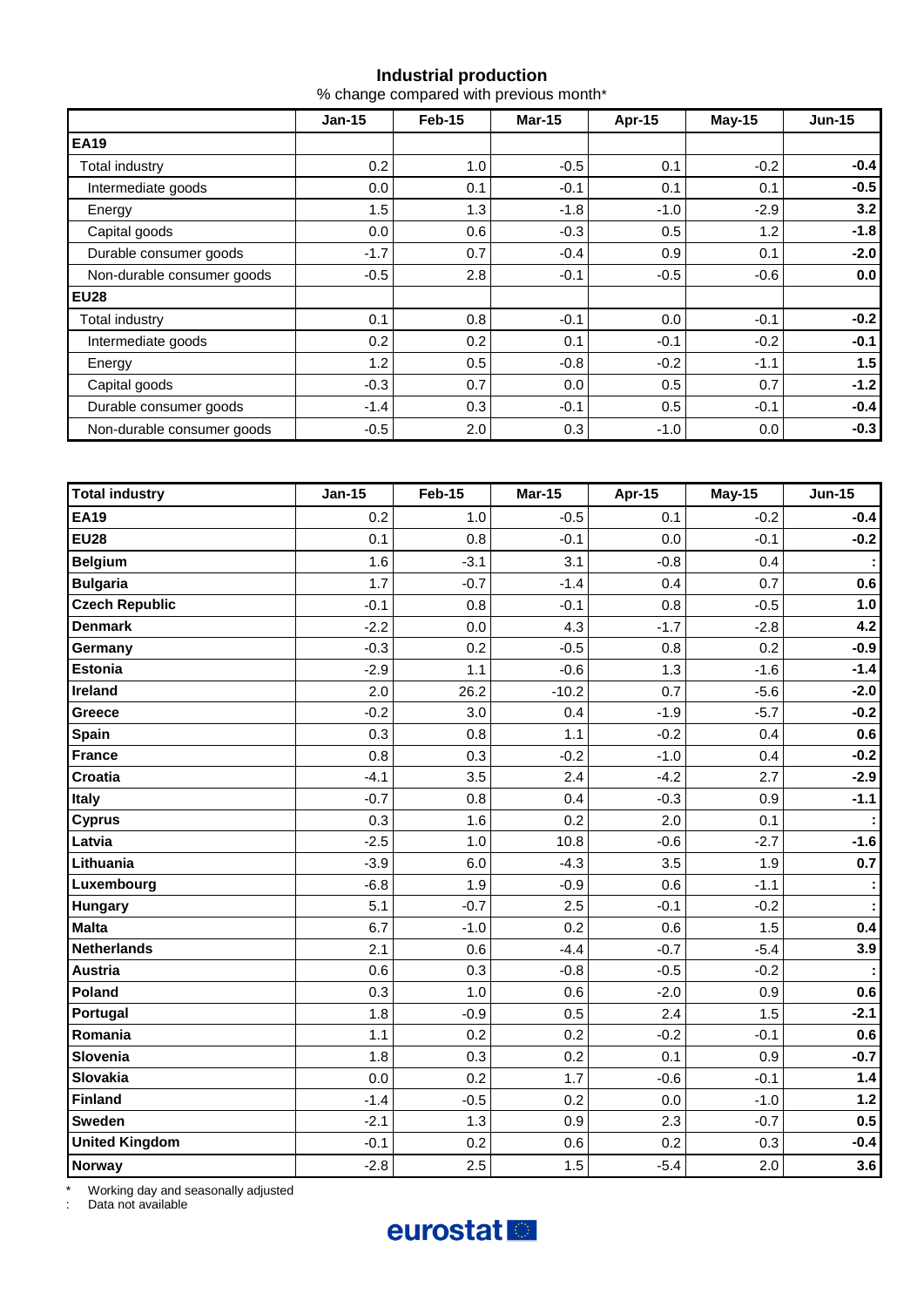#### **Industrial production**

% change compared with same month of the previous year\*

|                            | $Jan-15$ | Feb-15 | <b>Mar-15</b> | Apr-15 | $May-15$ | $Jun-15$         |
|----------------------------|----------|--------|---------------|--------|----------|------------------|
| <b>EA19</b>                |          |        |               |        |          |                  |
| Total industry             | 0.7      | 2.0    | 2.1           | 0.8    | 1.6      | 1.2 <sub>l</sub> |
| Intermediate goods         | $-0.2$   | $-0.3$ | 0.2           | 0.0    | 2.0      | 0.2              |
| Energy                     | 2.6      | 6.9    | 4.5           | 0.9    | $-3.6$   | 0.0              |
| Capital goods              | 0.5      | 1.4    | 1.2           | 2.1    | 4.1      | 1.7              |
| Durable consumer goods     | 0.4      | 0.8    | $-1.2$        | 1.6    | 4.3      | 0.1              |
| Non-durable consumer goods | 0.2      | 2.7    | 4.9           | $-0.4$ | $-0.3$   | 2.5              |
| <b>EU28</b>                |          |        |               |        |          |                  |
| Total industry             | 1.0      | 1.8    | 2.2           | 1.1    | 2.0      | 1.7              |
| Intermediate goods         | 0.5      | 0.6    | 1.1           | 0.6    | 2.0      | 0.8              |
| Energy                     | 1.6      | 4.2    | 3.1           | 1.2    | $-0.7$   | 1.7              |
| Capital goods              | 1.3      | 2.0    | 2.0           | 2.5    | 4.2      | 2.4              |
| Durable consumer goods     | 1.7      | 1.7    | 0.6           | 1.8    | 3.8      | 2.2              |
| Non-durable consumer goods | 0.5      | 1.4    | 3.8           | $-1.0$ | $-0.3$   | 1.5              |

| <b>Total industry</b> | <b>Jan-15</b> | <b>Feb-15</b> | <b>Mar-15</b> | <b>Apr-15</b> | $May-15$ | <b>Jun-15</b> |
|-----------------------|---------------|---------------|---------------|---------------|----------|---------------|
| <b>EA19</b>           | 0.7           | 2.0           | 2.1           | 0.8           | 1.6      | $1.2$         |
| <b>EU28</b>           | 1.0           | 1.8           | 2.2           | 1.1           | 2.0      | 1.7           |
| <b>Belgium</b>        | 1.8           | $-4.1$        | 2.1           | $-0.7$        | 0.5      |               |
| <b>Bulgaria</b>       | 1.3           | 2.5           | 2.7           | 1.7           | 3.9      | 5.7           |
| <b>Czech Republic</b> | 5.0           | 4.6           | 3.7           | 4.3           | 4.6      | 5.5           |
| <b>Denmark</b>        | $-0.3$        | $-2.3$        | 4.0           | 1.5           | $-1.2$   | 7.6           |
| Germany               | 0.7           | 1.0           | 0.2           | 1.4           | 2.5      | $1.2$         |
| Estonia               | 1.7           | 4.3           | 1.3           | $-0.1$        | $-2.4$   | $-3.4$        |
| Ireland               | 5.5           | 40.2          | 28.9          | 7.9           | $-3.0$   | 27.6          |
| Greece                | $-0.9$        | 1.4           | 4.7           | 0.4           | $-4.6$   | $-4.6$        |
| Spain                 | 0.3           | 1.1           | 3.7           | 1.7           | 2.9      | 4.7           |
| <b>France</b>         | 1.5           | 1.7           | 1.8           | 0.1           | 2.6      | 0.5           |
| Croatia               | $-5.0$        | 1.8           | 3.5           | 1.1           | 4.4      | 1.6           |
| Italy                 | $-2.2$        | $-0.1$        | 1.4           | 0.1           | 3.1      | $-0.3$        |
| <b>Cyprus</b>         | $-1.2$        | 1.0           | $-0.3$        | 4.3           | 3.5      | ÷             |
| Latvia                | $-2.7$        | $-1.7$        | 8.7           | 8.1           | 4.7      | 4.2           |
| Lithuania             | 0.0           | 5.0           | 5.5           | 2.3           | 2.4      | 6.9           |
| Luxembourg            | 2.3           | 1.3           | $-1.2$        | 2.6           | $-0.7$   | ÷             |
| <b>Hungary</b>        | 8.6           | 6.0           | 8.9           | 6.3           | 6.2      |               |
| <b>Malta</b>          | 8.9           | 3.4           | 0.5           | 9.2           | 10.5     | 3.3           |
| <b>Netherlands</b>    | 4.2           | 6.1           | 1.5           | $-4.0$        | $-7.1$   | $-2.4$        |
| <b>Austria</b>        | 0.8           | 2.2           | 3.0           | 1.0           | 1.7      |               |
| Poland                | 4.2           | 5.2           | 6.7           | 2.5           | 5.1      | 5.3           |
| Portugal              | $-0.8$        | $-1.7$        | 3.6           | $-0.7$        | 3.6      | 2.0           |
| Romania               | 4.0           | 3.7           | 2.0           | 4.4           | 1.9      | 3.0           |
| Slovenia              | 4.7           | 5.7           | 4.0           | 4.3           | 5.5      | 3.2           |
| Slovakia              | 2.3           | 3.6           | 10.6          | 4.8           | 1.4      | 6.4           |
| <b>Finland</b>        | $-3.5$        | $-4.2$        | $-3.7$        | $-3.0$        | $-5.0$   | $-1.1$        |
| Sweden                | $-4.7$        | $-3.7$        | $-0.7$        | 1.8           | 4.9      | 2.7           |
| <b>United Kingdom</b> | 2.3           | 0.7           | 0.9           | 1.2           | 2.0      | 1.7           |
| <b>Norway</b>         | $-0.3$        | 2.0           | 2.3           | $-3.5$        | 4.1      | 2.8           |

\* Working day adjusted

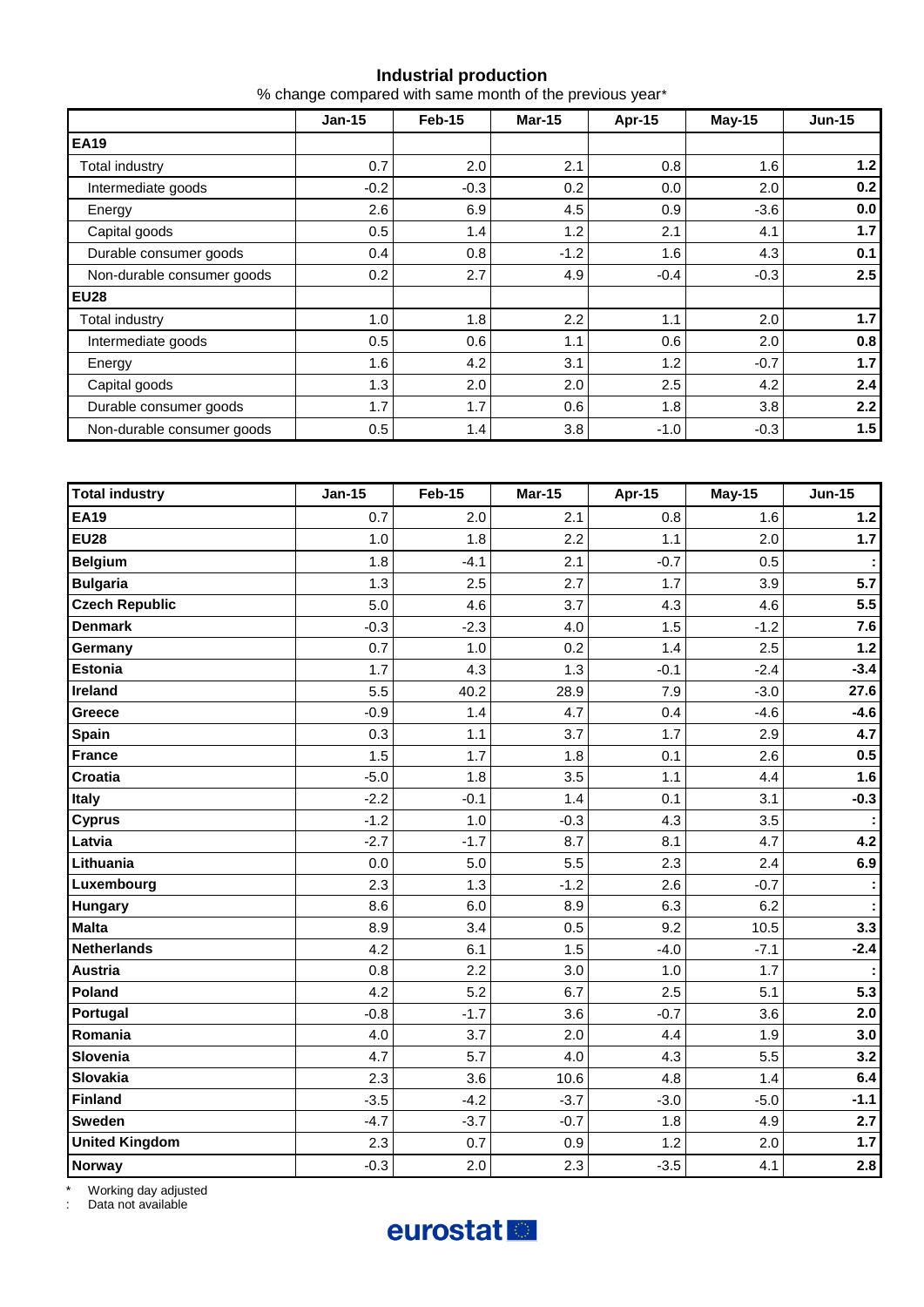# **Production indices for total industry, working day and seasonally adjusted**

(base year 2010)

|                       | 06/14 | 07/14 | 08/14 | 09/14 | 10/14 | 11/14 | 12/14 | 01/15 | 02/15 | 03/15 | 04/15 | 05/15 | 06/15 |
|-----------------------|-------|-------|-------|-------|-------|-------|-------|-------|-------|-------|-------|-------|-------|
| <b>EA19</b>           | 100.6 | 101.6 | 100.4 | 101.1 | 101.1 | 101.3 | 101.8 | 102.0 | 103.0 | 102.5 | 102.5 | 102.3 | 101.9 |
| <b>EU28</b>           | 101.1 | 102.0 | 100.8 | 101.7 | 101.7 | 101.9 | 102.5 | 102.5 | 103.4 | 103.3 | 103.3 | 103.1 | 102.9 |
| <b>Belgium</b>        | 105.7 | 102.7 | 101.7 | 104.5 | 103.1 | 104.6 | 102.8 | 104.4 | 101.1 | 104.3 | 103.4 | 103.8 |       |
| <b>Bulgaria</b>       | 105.2 | 106.3 | 105.6 | 107.4 | 108.3 | 108.4 | 109.6 | 111.4 | 110.6 | 109.1 | 109.5 | 110.2 | 110.9 |
| <b>Czech Republic</b> | 109.9 | 110.6 | 103.8 | 112.0 | 111.1 | 112.4 | 113.7 | 113.5 | 114.4 | 114.4 | 115.3 | 114.7 | 115.9 |
| <b>Denmark</b>        | 98.6  | 101.5 | 105.6 | 104.1 | 103.8 | 103.5 | 104.6 | 102.3 | 102.3 | 106.7 | 104.9 | 102.0 | 106.3 |
| Germany               | 107.4 | 109.0 | 105.7 | 107.7 | 108.0 | 108.1 | 109.2 | 108.9 | 109.1 | 108.6 | 109.5 | 109.7 | 108.7 |
| <b>Estonia</b>        | 129.7 | 133.5 | 130.1 | 131.5 | 130.4 | 131.7 | 130.8 | 127.0 | 128.4 | 127.6 | 129.2 | 127.1 | 125.3 |
| <b>Ireland</b>        | 98.2  | 115.9 | 118.6 | 119.3 | 122.5 | 125.9 | 116.1 | 118.4 | 149.4 | 134.1 | 135.1 | 127.6 | 125.0 |
| Greece                | 84.9  | 86.0  | 86.1  | 85.4  | 88.1  | 88.6  | 87.4  | 87.2  | 89.8  | 90.2  | 88.5  | 83.5  | 83.3  |
| Spain                 | 90.4  | 90.8  | 90.8  | 91.6  | 91.4  | 91.3  | 91.6  | 91.8  | 92.5  | 93.5  | 93.4  | 93.8  | 94.4  |
| <b>France</b>         | 98.0  | 98.2  | 98.0  | 98.0  | 97.0  | 96.9  | 98.3  | 99.1  | 99.4  | 99.2  | 98.2  | 98.6  | 98.4  |
| Croatia               | 91.0  | 92.5  | 88.7  | 92.8  | 93.0  | 95.4  | 95.3  | 91.4  | 94.6  | 96.9  | 92.8  | 95.3  | 92.5  |
| Italy                 | 91.7  | 90.9  | 91.1  | 90.5  | 90.6  | 90.9  | 91.4  | 90.8  | 91.5  | 91.9  | 91.6  | 92.4  | 91.4  |
| <b>Cyprus</b>         | 72.2  | 71.7  | 73.6  | 70.9  | 71.2  | 70.3  | 70.8  | 71.0  | 72.1  | 72.3  | 73.7  | 73.8  |       |
| Latvia                | 112.5 | 113.5 | 113.0 | 114.5 | 114.6 | 112.5 | 112.8 | 110.0 | 111.1 | 123.1 | 122.4 | 119.0 | 117.1 |
| Lithuania             | 113.3 | 115.0 | 111.6 | 114.6 | 121.0 | 119.8 | 116.4 | 111.9 | 118.6 | 113.5 | 117.5 | 119.7 | 120.5 |
| Luxembourg            | 96.8  | 98.9  | 97.7  | 98.2  | 96.6  | 100.0 | 103.7 | 96.6  | 98.4  | 97.6  | 98.2  | 97.1  |       |
| <b>Hungary</b>        | 115.4 | 117.0 | 110.5 | 113.8 | 110.8 | 114.5 | 112.8 | 118.5 | 117.7 | 120.7 | 120.6 | 120.3 |       |
| <b>Malta</b>          | 97.6  | 93.2  | 91.7  | 94.9  | 98.2  | 95.5  | 92.6  | 98.9  | 97.8  | 98.1  | 98.6  | 100.1 | 100.6 |
| <b>Netherlands</b>    | 95.6  | 97.3  | 98.0  | 96.1  | 95.3  | 96.0  | 96.7  | 98.7  | 99.3  | 94.9  | 94.2  | 89.1  | 92.6  |
| <b>Austria</b>        | 109.6 | 108.9 | 106.8 | 108.1 | 108.5 | 107.7 | 110.2 | 110.9 | 111.2 | 110.3 | 109.8 | 109.6 |       |
| Poland                | 113.4 | 114.8 | 113.4 | 114.7 | 115.2 | 115.3 | 117.8 | 118.2 | 119.4 | 120.1 | 117.7 | 118.8 | 119.5 |
| Portugal              | 94.5  | 95.9  | 97.2  | 92.7  | 95.3  | 95.3  | 93.6  | 95.3  | 94.4  | 94.9  | 97.2  | 98.7  | 96.6  |
| Romania               | 128.3 | 128.4 | 126.9 | 128.8 | 129.4 | 129.2 | 129.3 | 130.7 | 131.0 | 131.2 | 131.0 | 130.9 | 131.7 |
| Slovenia              | 101.7 | 103.5 | 100.8 | 100.4 | 102.6 | 102.0 | 102.2 | 104.0 | 104.3 | 104.5 | 104.6 | 105.5 | 104.8 |
| Slovakia              | 124.7 | 124.6 | 125.1 | 125.0 | 126.6 | 125.1 | 127.2 | 127.2 | 127.5 | 129.7 | 128.9 | 128.8 | 130.6 |
| <b>Finland</b>        | 93.3  | 94.0  | 94.1  | 94.3  | 94.5  | 93.9  | 93.5  | 92.2  | 91.7  | 91.9  | 91.9  | 91.0  | 92.1  |
| <b>Sweden</b>         | 94.4  | 93.9  | 93.5  | 92.7  | 93.7  | 93.6  | 94.8  | 92.8  | 94.0  | 94.8  | 97.0  | 96.3  | 96.8  |
| <b>United Kingdom</b> | 97.3  | 97.6  | 97.3  | 98.0  | 97.9  | 98.1  | 98.0  | 97.9  | 98.1  | 98.7  | 98.8  | 99.2  | 98.8  |
| Norway                | 96.1  | 96.3  | 96.1  | 99.4  | 100.1 | 97.7  | 98.0  | 95.3  | 97.7  | 99.2  | 93.8  | 95.7  | 99.1  |